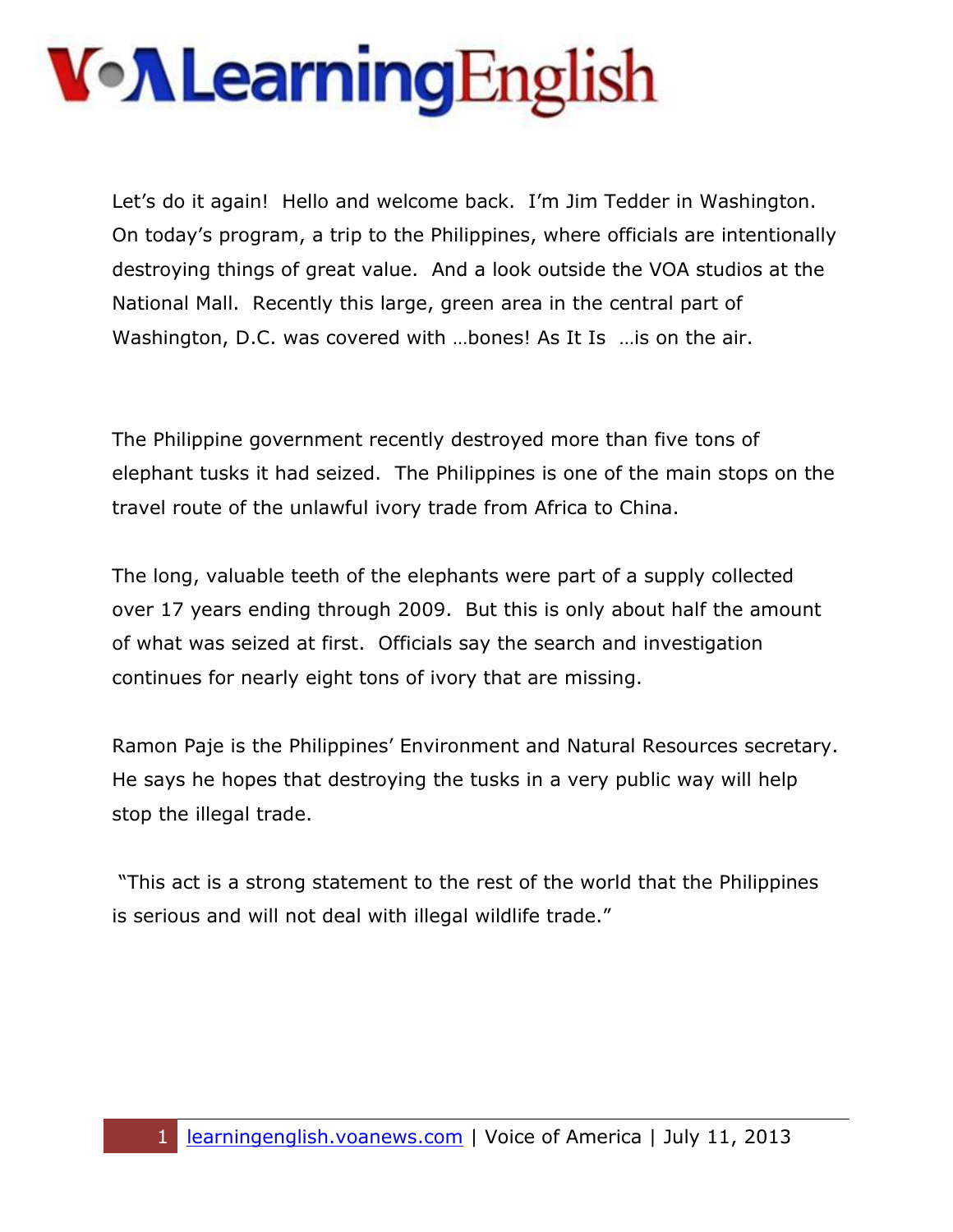Last October, the National Geographic Magazine published an investigative story about the trade. The story, by Bryan Christy, said the Philippines was not just a major transport point for raw ivory. Instead, it reported that the country is also a major buyer of religious objects made from the material.

Mr. Christy gave a presentation about his investigation before the tusk destruction. He said there is very little punishment for the crime of wildlife trafficking.

"Wildlife trafficking is among the most profitable forms, perhaps the most profitable form, of illegal transnational crime because of the penalties. The profits are good. But the penalties are close to zero."

Mr. Christy noted that in 1989, Kenya burned 13 tons of ivory tusks. At that time, the Convention on International Trade in Endangered Species banned the ivory trade worldwide. He says the ban worked until the convention let some ivory be sold in Japan in 1999 and again in China in 2008. The reporter says China's demand for ivory goes along with its rising economy.

The National Geographic investigation found that ivory is mainly used for religious carvings in China, the Philippines, Malaysia, Thailand and Vietnam. Mr. Christy says the ivory trade is a 50-million-dollar-a-year industry and may be much larger, because only about 10 percent of the trade has been discovered.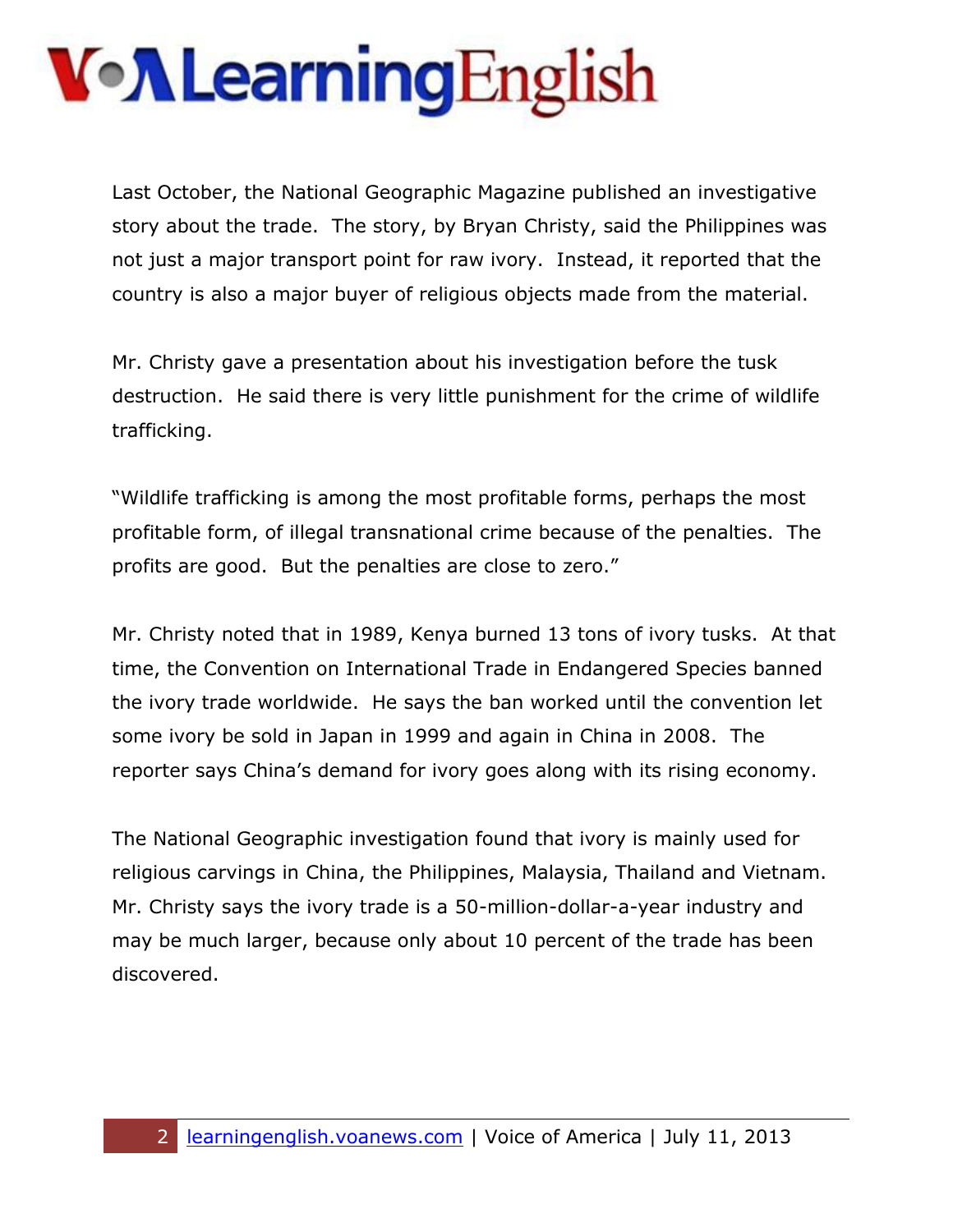Still, the representative of the Lusaka Agreement Task Force expressed hope about the public destruction of ivory in Manila. Bonaventure Ebayi said it could bring about a bigger change than the one in Kenya in 1989. He said, "This is the first time that a consuming country decides voluntarily to destroy the ivory. It is a stronger message."

Philippine environmental officials say the current price for raw ivory is about 200 dollars per kilogram.

#### **Bones on the Mall**

One million hand-made human bones were recently laid out in front of the United States Capitol in Washington, D.C. The exhibit was a joint effort involving 30 countries and all 50 American states. The showing calls attention to the crime of genocide, the mass killing of people from a national, ethnic, or religious group. Kelly Jean Kelly tells us more.

It started with just one bone, and within a few hours, more than one million bones were laid out on the National Mall in Washington. Thousands of volunteers arranged the symbolic mass grave.

The event was the idea of Naomi Natale, creator of the non-profit organization, One Million Bones. Its goal is to use art and activism to direct attention to genocide.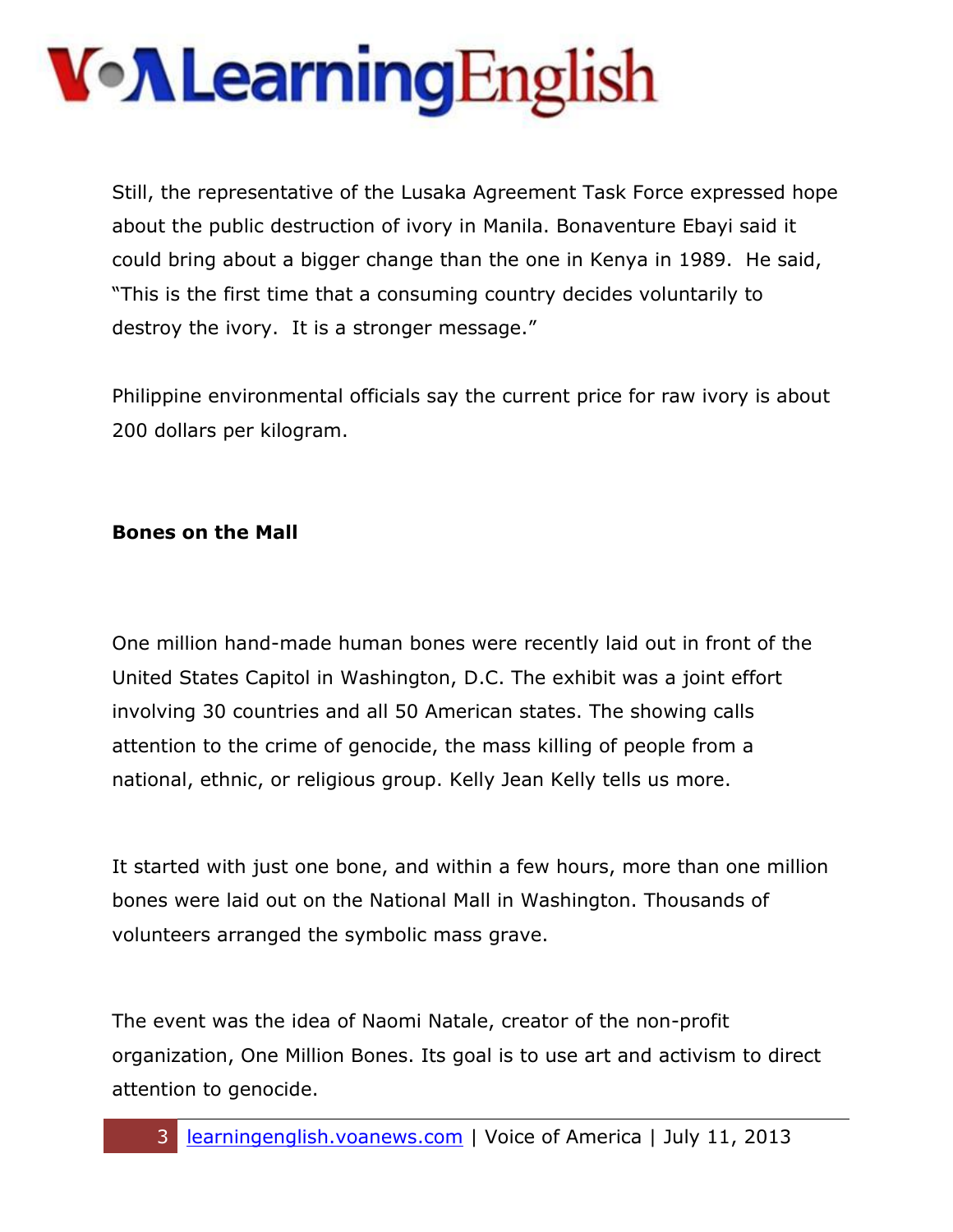"It's really inspiring and humbling to see everybody come together. We're all dressed in white and we're laying down bones with the same intention of raising awareness about these atrocities that go on in Sudan and South Sudan and Congo, Burma and Somalia. It's powerful and I hope that people feel that as they carry these bones and they go to lay them down and that they feel connected."

Orela Anani felt that connection.

"Just being here today is a symbolic remembrance of why I'm grateful to be alive and why I should pay homage to those who lost their lives because their spirits are with us, as they say, 'we are one and the same.'"

The bone-laying ceremony was part of a three-day event. The bones were made out of paper, clay and plaster by students, artists and activists all around the world over three years.

Many U.S. communities held bone-making events. Logan McDermott Mostowsy is with Georgetown Day School in Washington.

"I just think it's really great to honor people who are victims of genocide because people in America, we don't always realize what's going on in other countries."